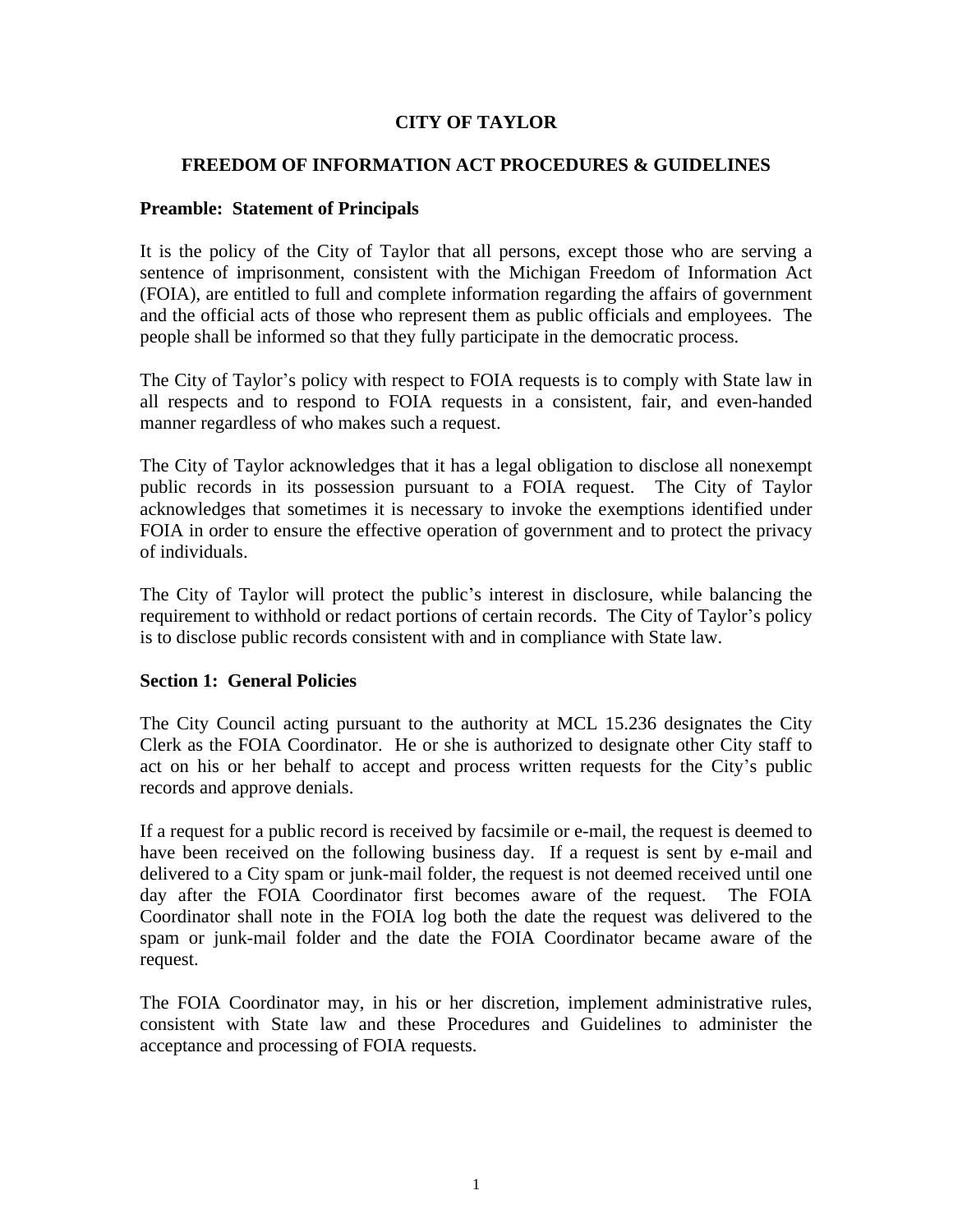The City is not obligated to create a new public record or make a compilation or summary of information which does not already exist. Neither the FOIA Coordinator nor other City staff are obligated to provide answers to questions contained in requests for public records or regarding the content of the records themselves.

The FOIA Coordinator shall keep a copy of all written requests for public records received by the City on file for a period of at least one year.

## **Section 2: Requesting a Public Record**

A person requesting to inspect or obtain copies of public records prepared, owned, used, possessed or retained by City of Taylor must do so in writing. *A request must contain the requestor's: (1) complete name; (2) address written in compliance with United State Postal Service Standards; and (3) telephone number or e-mail address. Corporate entities who request records under the FOIA must provide this information for a company's agent. A request that does not contain this information may be denied as invalid* MCL 15.234 (14). The request must sufficiently describe a public record so as to enable City personnel to identify and find the requested public record.

No specific form to submit a request for a public record is required. However, a form is provided for use and may be obtained at the City Clerk's Office or on the city website at *<http://www.cityoftaylor.com/179/City-Clerk>*.

A person may request that public records be provided on non-paper physical media, electronically mailed or other otherwise provided to him or her in lieu of paper copies. The City will comply with the request only if it possesses the necessary technological capability to provide records in the requested non-paper physical media format.

A person may subscribe to future issues of public records that are created, issued or disseminated by the City of Taylor on a regular basis. A subscription is valid for up to 6 months and may be renewed by the subscriber.

A person who makes a verbal, non-written request for information believed to be available on the City's website, where practicable and to the best ability of the employee receiving the request, shall be informed of the pertinent website address.

A person serving a sentence of imprisonment in a local, state or federal correctional facility is not entitled to submit a request for a public record. The FOIA Coordinator will deny all such requests.

#### **Section 3: Processing a Request**

Unless otherwise agreed to in writing by the person making the request, within 5 business days of receipt of a FOIA request the City will issue a response. If a request is received by facsimile, e-mail or other electronic transmission, the request is deemed to have been received on the following business day. The City will respond to the request in one of the following ways: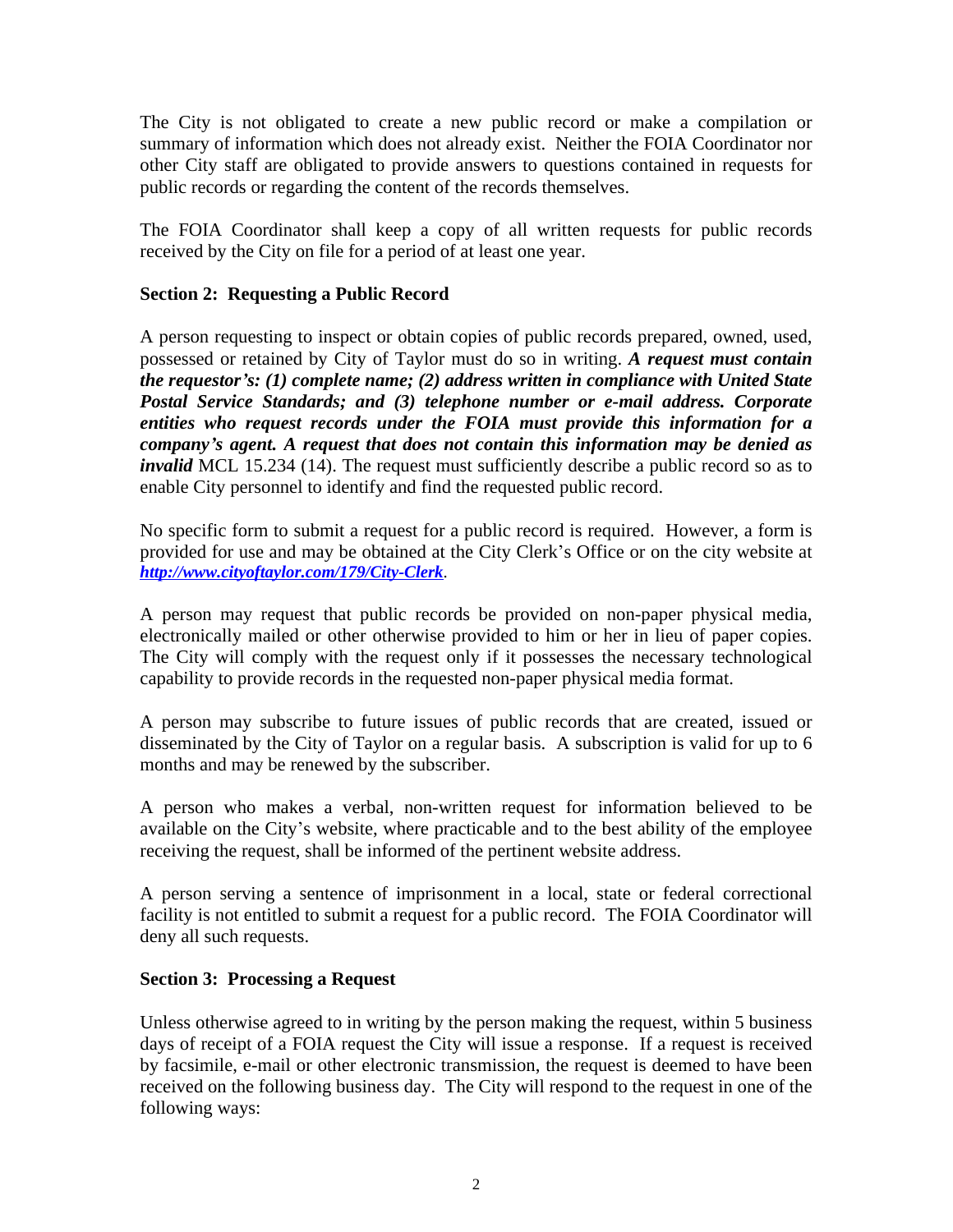- Grant the request.
- Issue a written notice denying the request.
- Grant the request in part and issue a written notice denying in part the request.
- Issue a notice indicating that due to the nature of the request the City needs an additional ten (10) business days to respond. Only one such extension is permitted.
- Issue a written notice indicating that the public record requested is available at no charge on the City's website.

If the request is granted, or granted in part, the FOIA Coordinator will require that payment be made in full for the allowable fees associated with responding to the request before the public record is made available. The FOIA Coordinator shall provide a detailed itemization of the allowable costs incurred to process the request to the person making the request. A copy of these Procedures and Guidelines shall be provided to the requestor with the response to a written request for public records, provided however, that if these Procedures and Guidelines, and its Written Public Summary are maintained on the City's website, then a website link to those documents may be provided in lieu of providing paper copies.

If the cost of processing a FOIA request is \$50 or less, the requestor will be notified of the amount due and where the documents can be obtained.

If based on a good faith calculation by the City, the cost of processing a FOIA request is expected to exceed \$50, or if the requestor has not fully paid for a previously granted request, the City will require a good-faith deposit the FOIA Coordinator shall provide the requestor with a detailed itemization of the allowable costs estimated to be incurred by the City to process the request and also provide a best efforts estimate of a time frame it will take the City to provide the records to the requestor. The best efforts estimate shall be nonbinding on the City, but will be made in good faith and will strive to be reasonably accurate, given the nature of the request in the particular instance, so as to provide the requested records in a manner based on the public policy expressed by Section 1 of the FOIA.

## *If the deposit is not received by the City 48 days after the mail date listed on the goodfaith deposit request, the request will be considered abandoned. Per MCL 15. 234 (14) the City has no duty to fulfill an abandoned request. Once a request is abandoned the requestor must submit a new FOIA request to obtain the requested records.*

If the request is denied or denied in part, the FOIA Coordinator will issue a Notice of Denial which shall provide in the applicable circumstance:

An explanation as to why a requested public record is exempt from disclosure; or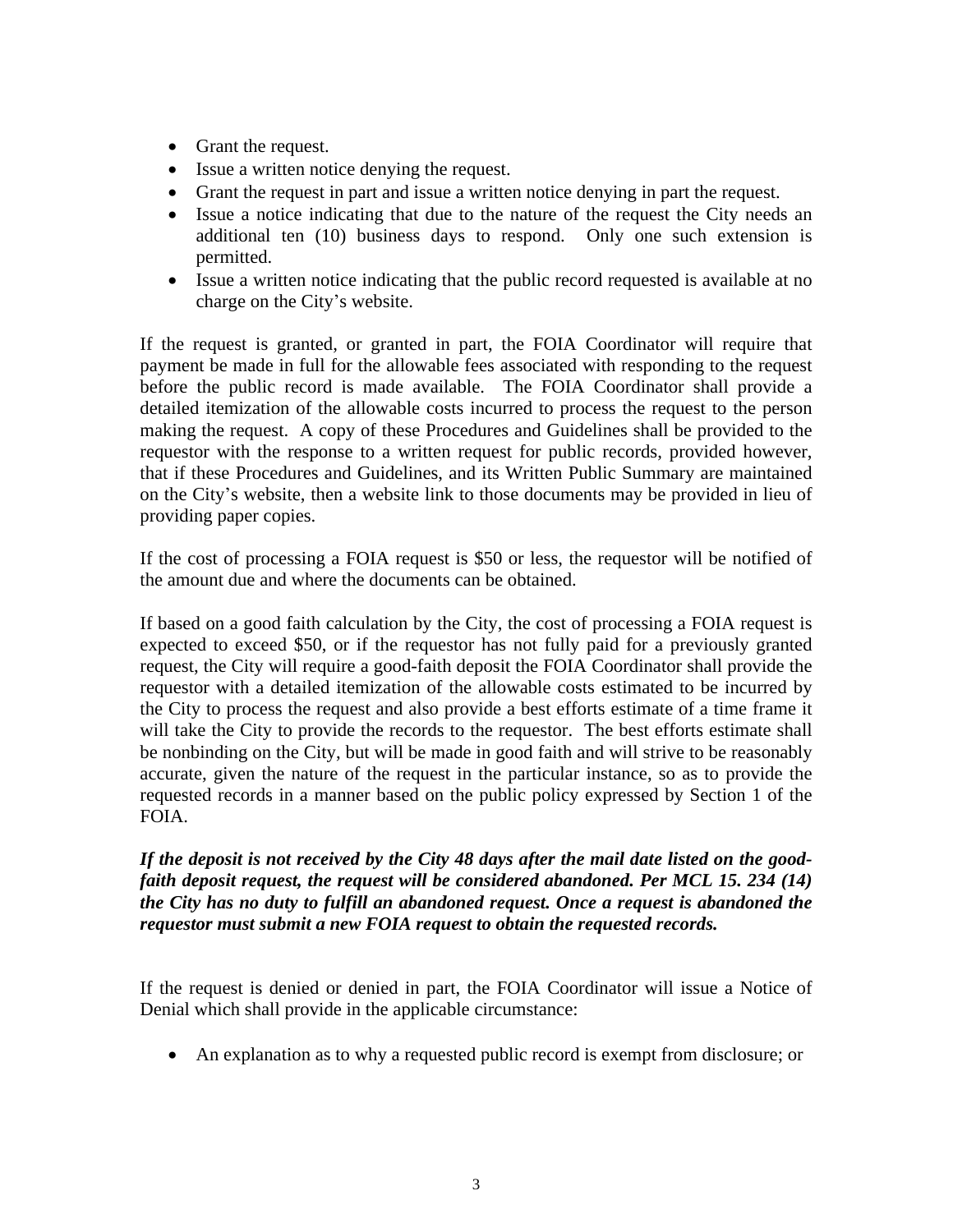- A certificate that the requested record does not exist under the name or description provided by the requestor, or another name reasonably known by the City; or
- An explanation or description of the public record or information within a public record that is separated or deleted from the public record; and
- An explanation of the person's right to submit an appeal of the denial to either the office of the Mayor or seek judicial review in the Wayne County Circuit Court; and
- An explanation of the right to receive attorneys' fees, costs, and disbursements as well actual or compensatory damages, and punitive damages of \$1,000, should they prevail in Circuit Court.
- The Notice of Denial shall be signed by the FOIA Coordinator.

If a request does not sufficiently describe a public record, the FOIA Coordinator may, in lieu of issuing a Notice of Denial indicating that the request is deficient, seek clarification or amendment of the request by the person making the request. Any clarification or amendment will be considered a new request subject to the timelines described in this Section.

The City shall provide reasonable facilities and opportunities for persons to examine and inspect public records during normal business hours. The FOIA Coordinator is authorized to promulgate rules regulating the manner in which records may be viewed so as to protect City records from loss, alteration, mutilation or destruction and to prevent excessive interference with normal City operations.

The FOIA Coordinator shall, upon written request, furnish a certified copy of a public record at no additional cost to the person requesting the public record.

#### **Section 4: Fee Deposits**

If the fee estimate is expected to exceed \$50.00 based on a good-faith calculation by the City, the requestor will be asked to provide a deposit not exceeding on-half of the total estimated fee.

## *If the deposit is not received by the City 48 days after the mail date listed on the goodfaith deposit request, the request will be considered abandoned. Per MCL 15. 234 (14) the City has no duty to fulfill an abandoned request. Once a request is abandoned the requestor must submit a new FOIA request to obtain the requested records.*

If a request for public records is from a person who has not fully paid the City for copies of public records made in fulfillment of a previously granted written request, the FOIA Coordinator will require a deposit of 100% of the estimated processing fee before beginning to search for a public record for any subsequent written request by that person when all of the following conditions exist: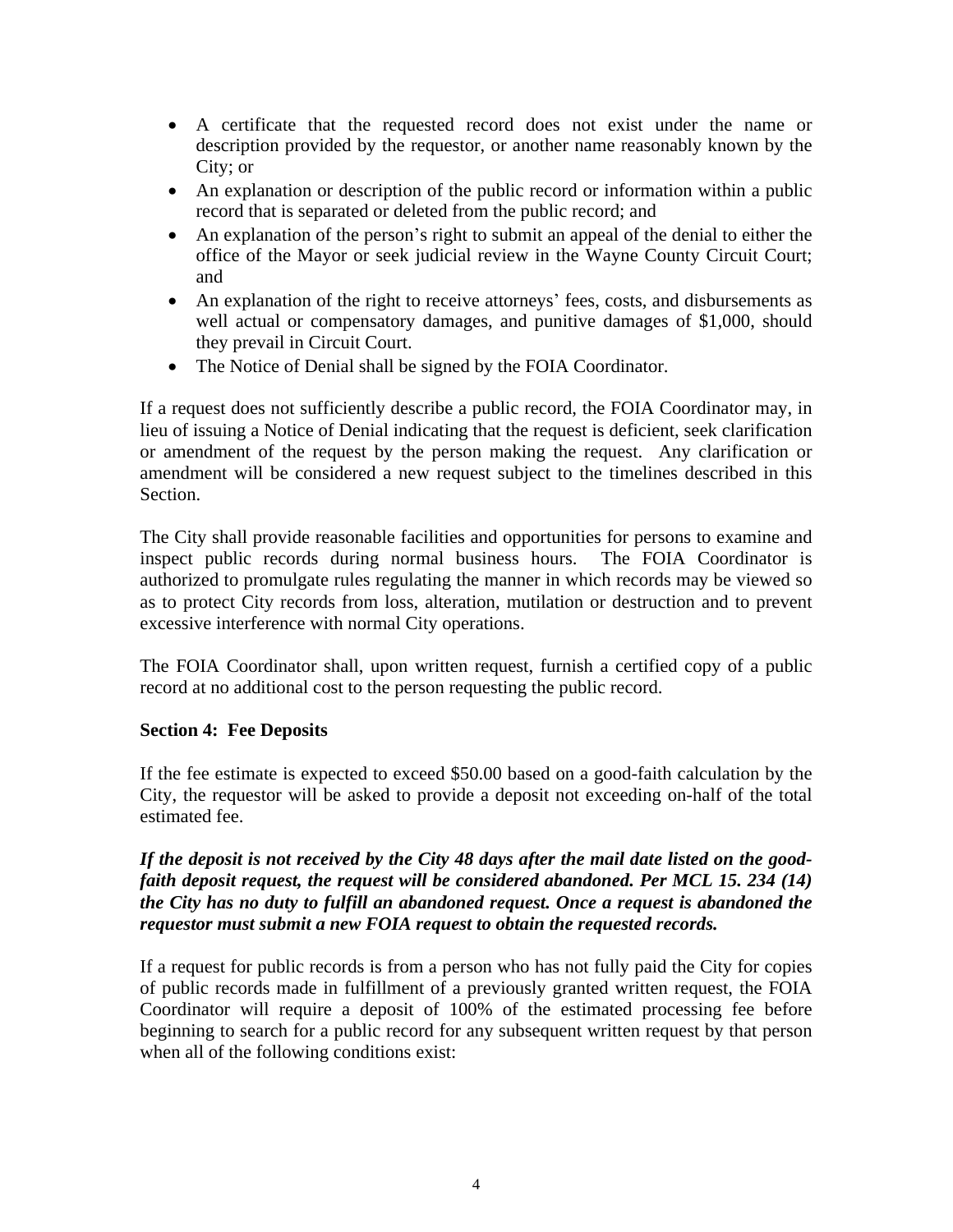- $\bullet$  the final fee for the prior written request is not more than 105% of the estimated fee;
- the public records made available contained the information sought in the prior written request and remain in the City's possession;
- the public records were made available to the individual, subject to payment, within the time frame estimated by the City to provide the records;
- 90 days have passed since the FOIA Coordinator notified the individual in writing that the public records were available for pickup or mailing;
- the individual is unable to show proof of prior payment to the City; and
- the FOIA Coordinator has calculated a detailed itemization that is the basis for the current written request's increased estimated fee deposit.

The FOIA Coordinator will not require an increased estimated deposit if any of the following apply:

- the person making the request is able to show proof of prior payment in full to the City;
- the City is subsequently paid in full for the applicable prior written request; or
- 365 days have passed since the person made the request for which full payment was not remitted to the City.

## **Section 5: Calculation of Fees**

A fee will not be charged for the cost of search, examination, review and the deletion and separation of exempt from nonexempt information unless failure to charge a fee would result in unreasonably high costs to the City because of the nature of the request in the particular instance, and the City specifically identifies the nature of the unreasonably high costs.

The following factors shall be used to determine an unreasonably high cost to the City:

- The particular request incurs costs greater than incurred from the typical or usual request received by the City.
- Volume of the public record requested.
- Amount of time spent to search for, examine, review and separate exempt from non-exempt information in the record requested.
- Whether public records from more than one City department or various City offices is necessary to respond to the request.
- The available staffing to respond to the request.
- Any other similar factors identified by the FOIA Coordinator in responding to the particular request.

The City may charge for the following costs associated with processing a FOIA request: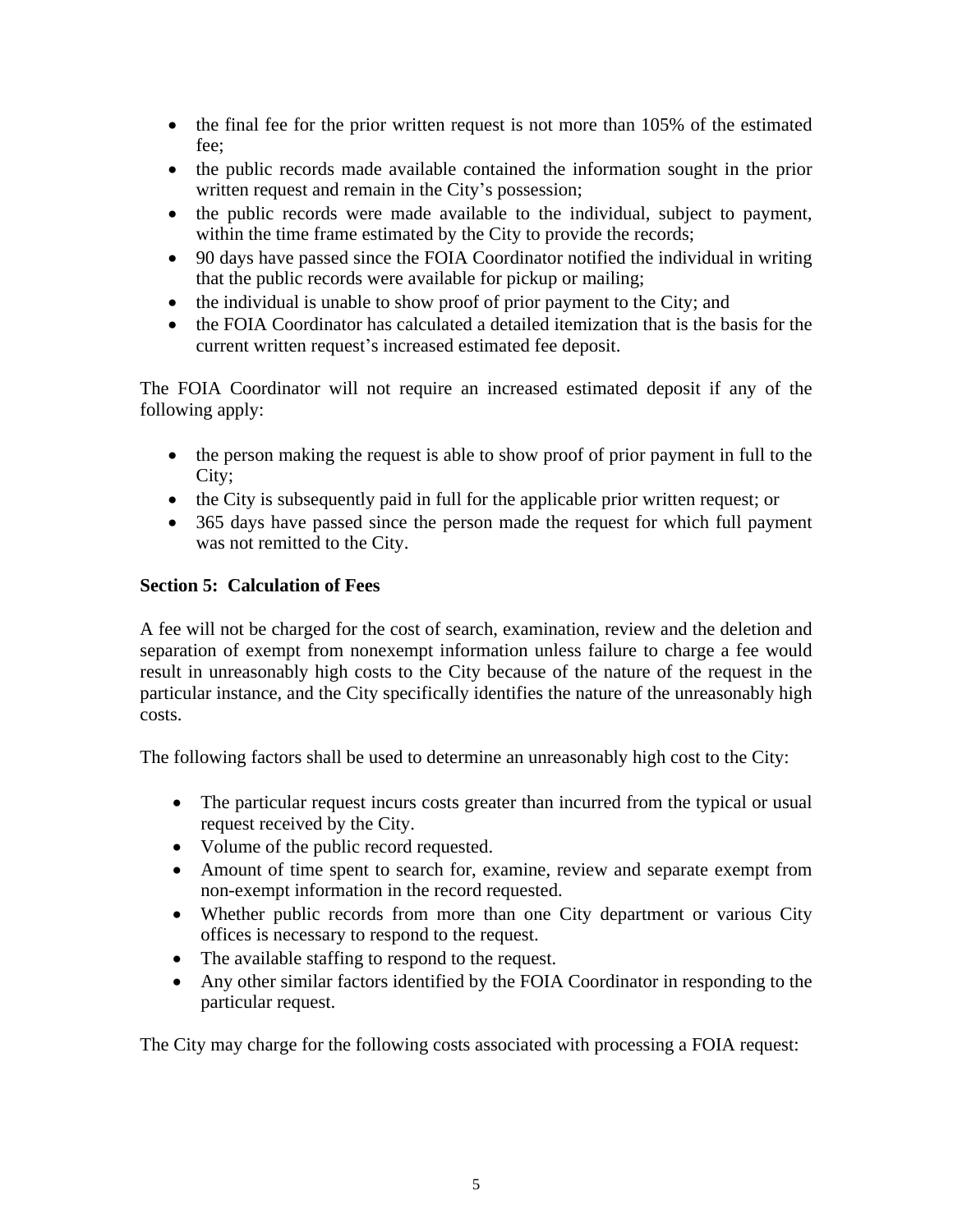- Labor costs directly associated with searching for, locating and examining a requested public record.
- Labor costs associated with a review of a record to separate and delete information exempt from disclosure of information which is disclosed.
- The actual cost of computer discs, computer tapes or other digital or similar media.
- The cost of duplication of publication, not including labor, of paper copies of public records.
- The cost of labor associated with duplication or publication, including making paper copies, making digital copies or transferring digital public records to nonpaper physical media or through the Internet or other electronic means.
- The actual cost of mailing or sending a public record.

Labor costs will be calculated based on the following requirements:

- All labor costs will be estimated and charged in 15 minute increments with all partial time increments rounded down<sup>1</sup>.
- Labor costs will be charged at the hourly wage of the lowest-paid City employee capable of doing the work in the specific fee category, regardless of who actually performs the work².
- Labor costs will also include a charge to cover or partially cover the cost of fringe benefits. The City may add up to 50% to the applicable labor charge amount to cover or partially cover the cost of fringe benefits, but in no case may it exceed the actual cost of fringe benefits.
- Overtime wages will not be included in labor costs until agreed to by the requestor; overtime costs will not be used to calculate the fringe benefit cost.

The cost to provide records on non-paper physical media when so requested and when able will be based on the following requirements:

- Computer disks, computer tapes or other digital or similar media will be at the actual and most reasonably economical cost for the non-paper media.
- This cost will only be assessed if the City has the technological capability necessary to provide the public record in the requested non-paper physical media format.
- In order to ensure the integrity and security of the City's technological infrastructure, the City will procure any requested non-paper media and will not accept non-paper media from the requestor.

The cost to provide paper copies of records will be based on the following requirements:

• Paper copies of public records made on standard letter  $(8 \frac{1}{2} \times 11)$  or legal  $(8 \frac{1}{2} \times$ 14) sized paper will not exceed \$.10 per sheet of paper. Copies for non-standard sized sheets of paper will reflect the actual cost of reproduction.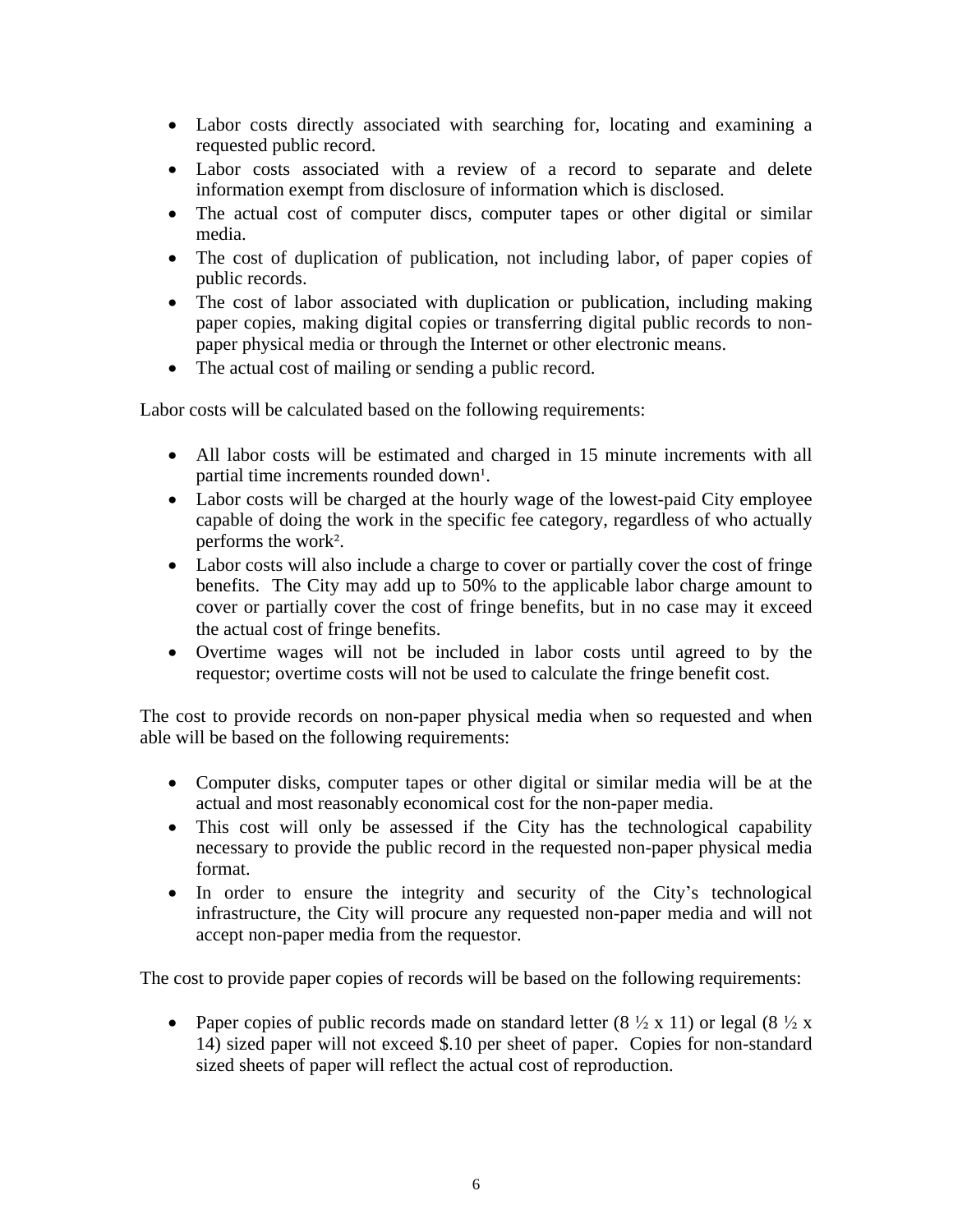The City may provide records using double-sided printing, if cost-saving and available.

The cost to mail records to a requestor will be based on the following requirements:

- The actual cost to mail public records using a reasonably economical and justified means.
- The City may charge for the least expensive form of postal delivery confirmation.
- No cost will be incurred for expedited shipping or insurance unless requested.

If the FOIA Coordinator does not respond to a written request in a timely manner, the following shall be required.

- Reduce the labor costs by 5% for each day the City exceeds the time permitted under FOIA up to a 50% maximum reduction, if any of the following applies:
	- o The late response was willful and intentional.
	- o The written request, within the first 250 words of the body of a letter facsimile, e-mail or e-mail attachment a request for information.
	- o The written request included the words, characters, or abbreviations for "freedom of information", "information", "FOIA", "copy" or a recognizable misspelling of such, or legal code reference to MCL 15.231 et seq or 1976 Public Act 442 on the front of an envelope or in the subject line of an e-mail, letter or facsimile cover page.
- Fully note the charge reduction in the Detailed Itemization of Costs Form.

# **Section 6: Waiver of Fees**

The cost of the search for and copying of a public record may be waived or reduced if in the sole judgment of the FOIA Coordinator a waiver or reduced fee is in the public interest because such can be considered as primarily benefiting the general public.

The FOIA Coordinator will waive the first \$20.00 of the processing fee for a request if the person requesting a public record submits an affidavit stating that they are:

- indigent and receiving specific public assistance; or
- if not receiving public assistance stating facts demonstrating an inability to pay because of indigency.

An individual is not eligible to receive the waiver if:

• the requestor has previously received discounted copies of public records from the City twice during the calendar year; or

\_\_\_\_\_\_\_\_\_\_\_\_\_\_\_\_\_\_\_\_\_\_\_\_\_ The cost of labor directly associated with duplication, publication or transferring records to non-paper physical media can be charged in time increments of the public body's choosing with all partial increments rounded down.

²If using contract or outside labor to separate and delete exempt material from non-exempt material, the public body must clearly note the name of person or firm who does the work and the total labor cost may not exceed an amount 6 times the state minimum hourly wage, which is currently \$8.15.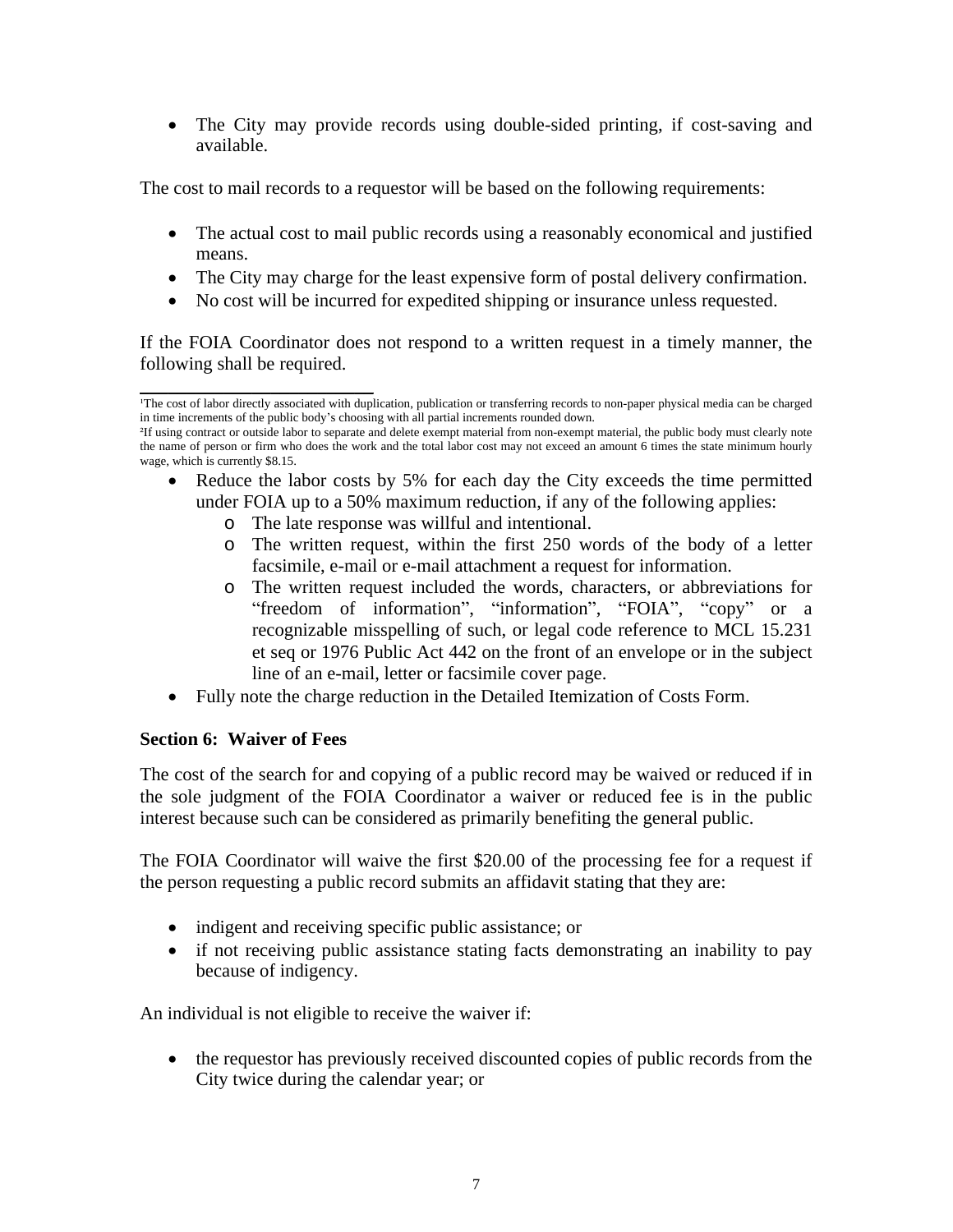• the requestor requests information in connection with other persons who are offering or providing payment to make the request.

An affidavit form may be obtained from the FOIA Coordinator's office or the city website at [http://www.cityoftaylor.com/179/City-Clerk.](http://www.cityoftaylor.com/179/City-Clerk)

A nonprofit organization designated by the State to carry out activities under subtitle C of the Developmental Disabilities Assistance and Bill of Rights Act of 200 and the Protection and Advocacy for Individuals with Mental Illness Act, or their successors, if the request meets all of the following requirements:

- is made directly on behalf of the organization or its clients;
- is made for a reason wholly consistent with the mission and provisions of those laws under Section 931 of the Mental Health Code, MCL 33.1931;
- is accompanied by documentation of its designation by the State.

## **Section 7: Appeal of a Denial of a Public Record**

When a requestor believes that all or a portion of a public record has not been disclosed or has been improperly exempted from disclosure, he or she may file an appeal of the denial with the Office of the Mayor. The appeal must be in writing, specifically state the word "appeal" and identify the reason or reasons the requestor is seeking a reversal of the denial.

Within 10 business days of receiving the appeal the Mayor will respond in writing by:

- reversing the disclosure denial;
- upholding the disclosure denial; or
- reverse the disclosure denial in part and uphold the disclosure denial in part.
- Under unusual circumstances, such as the need to examine or review a voluminous amount of separate and distinct public records or the need to collect the requested records from numerous facilities located apart from the office receiving or processing the request, the Mayor may issue not more than one (1) notice of extension for not more than ten (10) business days to respond to the appeal.

Whether or not a requestor submitted an appeal of a denial to the Mayor, he or she may file a civil action in Wayne County Circuit Court within 180 days after the City's final determination to deny the request.

If the court determines that the public record is not exempt from disclosure, the court will award the appellant reasonable attorneys' fees, cost and disbursements. If the court determines that the appellant prevails only in part, the count in its discretion may award all or an appropriate portion of reasonable attorneys' fees, costs and disbursements.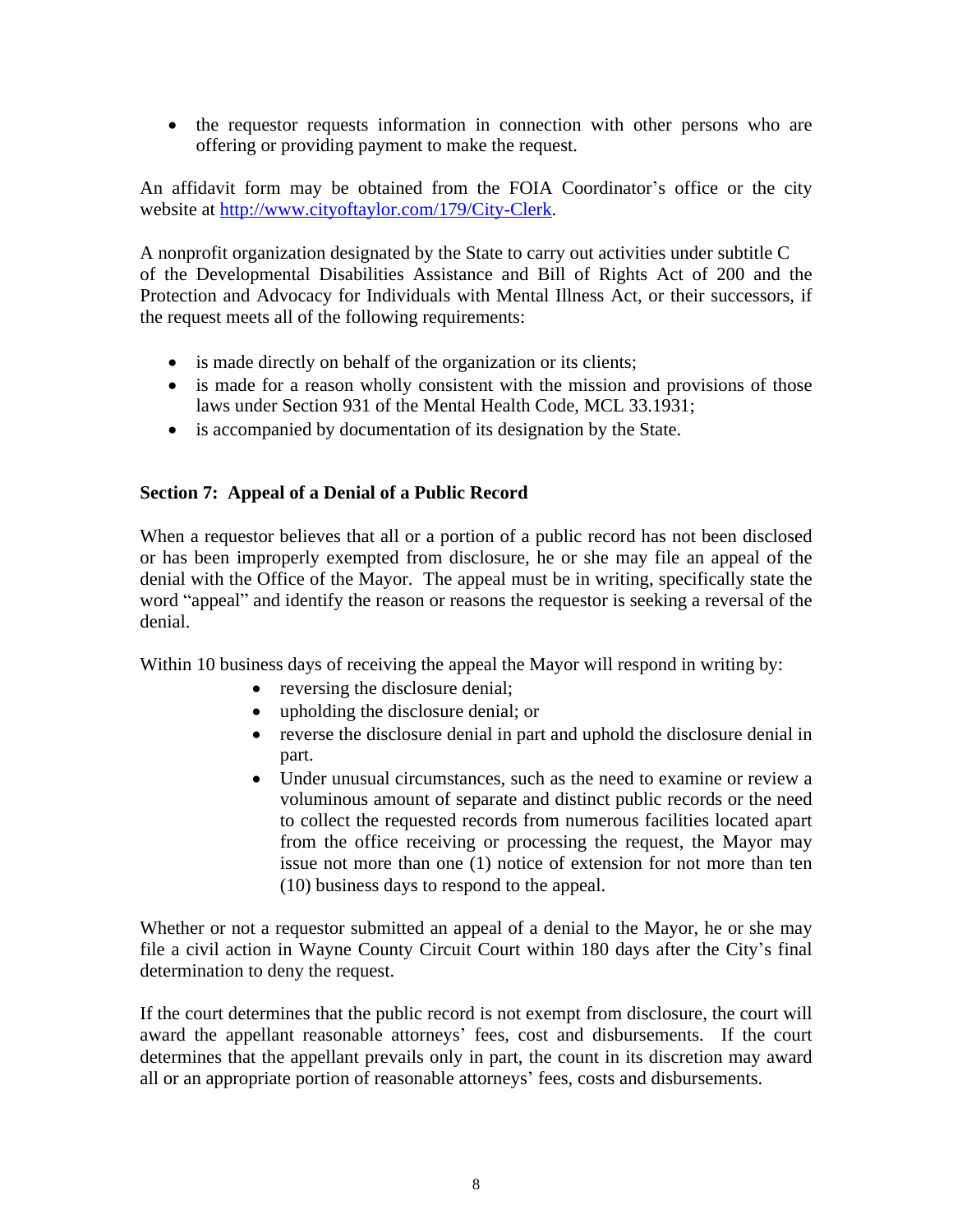If the court determines that the City arbitrarily and capriciously violated the FOIA by refusing or delaying the disclosure of copies of a public record, it shall award the appellant punitive damages in the amount of \$1,000.

## **Section 8: Appeal of an Excessive FOIA Processing Fee**

If a requestor believes that the fee charged by the City to process a FOIA request exceeds the amount permitted by state law, he or she must first submit a written appeal for a fee reduction to the Office of the Mayor. The appeal must be in writing, specifically state the word "appeal" and identify how the required fee exceeds the amount permitted.

Within 10 business days after receiving the appeal, the Mayor will respond in writing by:

- waive the fee:
- reduce the fee and issue a written determination indicating the specific basis that supports the remaining fee, accompanied by a certification by the Mayor that the statements in the determination are accurate and the reduced fee amount complies with these Procedures and Guidelines and Section 4 of the FOIA;
- uphold the fee and issue a written determination indicating the specific basis under Section 4 of the FOIA that supports the required fee, accompanied by a certification by the Mayor that the statements in the determination are accurate and the fee amount complies with these Procedures and Guidelines and Section 4 of the FOIA; or
- issue a notice detailing the reason or reasons for extending for not more than ten (10) business days the period during which the Mayor will respond to the written appeal.

Within 45 days after receiving notice of the Mayor's determination of a fee appeal, a requestor may commence a civil action in Wayne County Circuit Court for a fee reduction. If a civil action is filed appealing the fee, the City is not obligated to process the request for the public record until the Court resolves the fee disputes.

If the court determination that the City required a fee that exceeds the amount permitted, it shall reduce the fee to a permissible amount. If the appellant in the civil action prevails by receiving a reduction of 50% or more of the total fee, the court may award all or an appropriate amount of reasonable attorneys' fees, costs and disbursements.

If the court determines that the City has acted arbitrarily or capriciously by charging an excessive fee, the court shall also award the appellant punitive damages in the amount of \$500.

# **Section 9: Conflict with Prior FOIA Policies and Procedures; Effective Date**